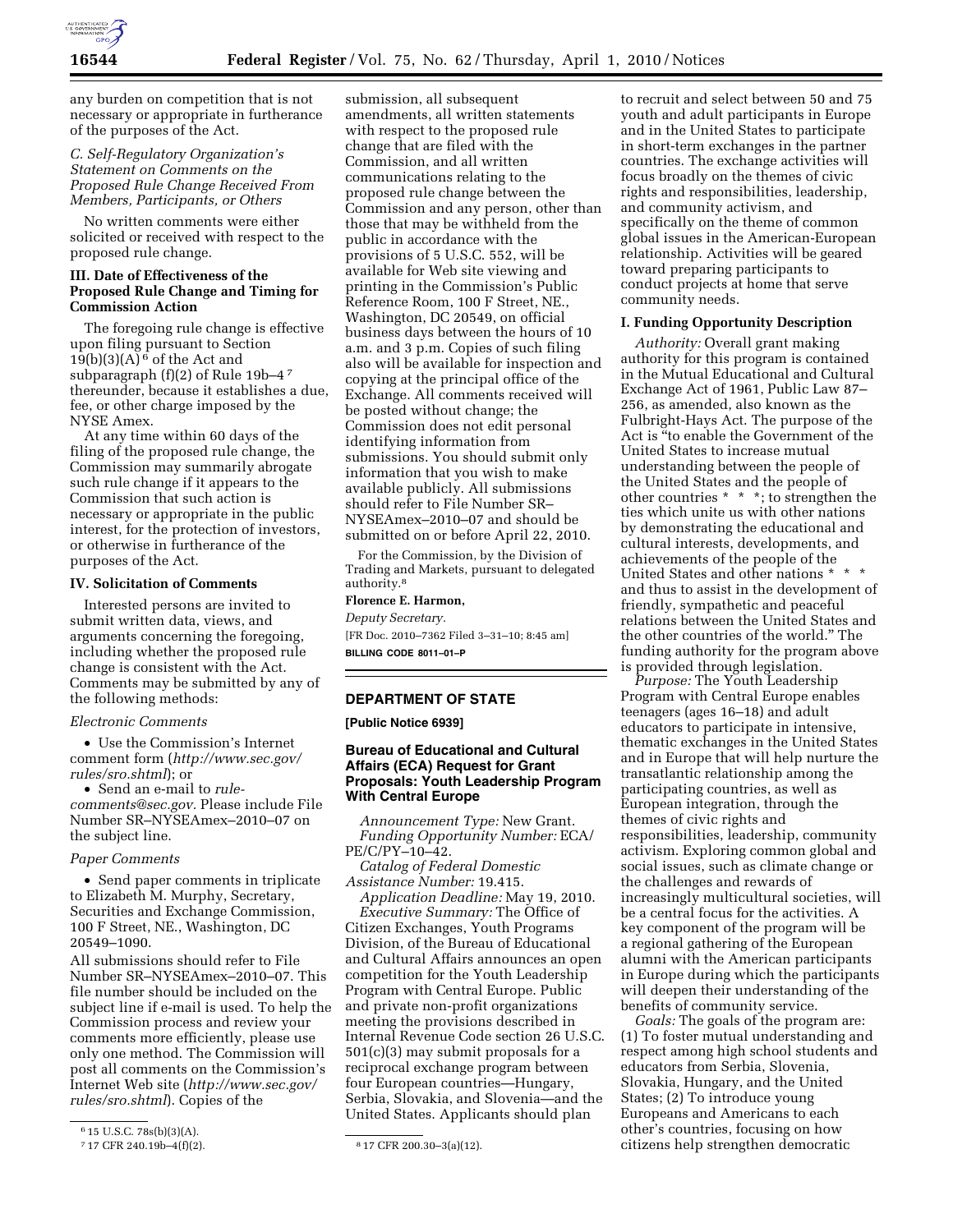institutions and civil society; and (3) To develop a cadre of community activists who will share their knowledge and skills with their peers through positive action.

Applicants should identify their own specific objectives and measurable outcomes based on these program goals and the project specifications provided in this solicitation.

European participants from Hungary, Serbia, Slovakia, and Slovenia—10 to 15 from each country—will travel together to the United States for a three-week exchange that will increase their understanding of American society and democracy and provide the students and educators with skills that they can put to use in becoming active and engaged citizens in their home countries. Participants will travel to one or more U.S. locations and engage in seminars, workshops, site visits, school visits, community service, and leadership and diversity training. The program will introduce them to activities that encourage young people to be involved in their schools and communities.

Students will participate in homestays to give them the opportunity to experience American family life. The program will include elements to prepare participants to become active alumni in their home countries, such as project planning workshops, media relations, and team building activities.

The program will also enable 10–15 American students and educators to travel to Central Europe for two to three weeks to meet with participants of the Europe-to-U.S. exchange and engage in community service projects. Activities will include visits with youth centers and schools, and the planning and implementation of a service project. This component of the program could take place in one or more of the European countries listed above. ECA urges applicants to include Serbia as one of the destination countries, if feasible, but recognizes that the strength of in-country partners may vary and prefers that the exchange take place where there are particularly strong local partner organizations that can organize educational activities.

The program should allow for interaction between the European and American participants for at least one week. This includes time spent together in both the United States and the European destination(s). The European exchange to the United States will take place first.

A strong, on-going, alumni component is essential to the success of the program and any proposal must include a detailed plan for alumni

activity and involvement in the years following the exchanges. Alumni involvement should include a Webbased component with social networking. It must also include a physical reunion of the European participants after their U.S.-based exchange, to take place while the Americans are in Europe. This reunion could occur in any of the European countries while the American participants are there. The European alumni should have the chance to further their relationships, increase understanding of each other's countries, and engage in community service and workshops during a three- to five-day period. The program should include a substantive community service project in which the participants can engage together along with additional skills training specifically related to alumni activities.

Applicants must demonstrate their capacity for doing projects of this nature, focusing on three areas of competency: (1) Provision of programs that address the goals and themes outlined in this document; (2) ageappropriate programming for youth; and (3) previous experience working with the countries of Central Europe. In addition to their U.S. presence, applicants, or their partner organizations, need to have the necessary capacity in each of the four European countries to recruit and select participants for the program and to provide follow-on activities for them, and to provide a content-rich exchange program for the American participants in the selected country or countries. The European partners need to have an active role in the preparation of the proposal submitted in response to this RFGP.

*Guidelines:* The grant will begin on or about September 1, 2010. The grant period will be approximately 16 to 20 months in duration, according to the applicant's program plan. Applicants should propose the timing of the exchanges, which will take place in 2011. Dates may be shifted by the mutual agreement of the Department and the grant recipient.

In pursuit of the goals outlined above, the program will include the following:

• Recruitment and merit-based selection of a diverse group of youth and adult educators in Hungary, Serbia, Slovakia, Slovenia, and the United States;

• Pre-departure and arrival orientations;

• Design and planning of exchange activities in the United States and in Europe that provide a creative and substantive program on the specified

themes and offer a thorough introduction to the host countries;

• Logistical arrangements, including homestay arrangements and other accommodations, disbursement of stipends, local travel, and travel between sites;

• Monitoring of the participants' safety and well-being while on the exchange;

• Follow-on activities in the participants' home countries designed to reinforce the ideas and skills imparted during the exchange program.

*Recruitment and Selection:* Once a grant is awarded, the grant recipient and/or its partners must consult with the Public Affairs Sections of the U.S. Embassies in Belgrade, Bratislava, Budapest, and Ljubljana and with the ECA program officer to review a recruitment and participant selection plan. Organizers must strive for a diverse applicant pool within all countries. Small groups of participants should be from the same town or region so that they can support one another in their projects upon their return home. The Department of State and/or its overseas representatives reserve final approval of all selected delegations.

*Participants:* Applicants should present the number of participants it expects to be able to accommodate based on its program design and budget. The total number must not be less than 50 (10 from each country) and may be up to 75 (15 from each country). Additional participants may be included if supported by other sources of funding, and must complete the same screening process for suitability as an exchange participant that the grantfunded participants do. Each country delegation will include one or two adult participants.

Participants will have strong English language skills and will demonstrate an intellectual curiosity and an interest in community engagement. The youth participants will be secondary school students, aged 16 to 18 at the time of the exchange and with at least an academic semester remaining in secondary school before graduation. They should represent the diversity of their country and demonstrate an interest in international affairs, community service, and the other project themes. The exchange participants will also include adult teachers, school administrators, and/or community leaders who work with at least some of the selected youth; they will have the dual role of both exchange participant and chaperone.

*Exchange Activities:* The U.S.-based component of the program should offer the participants exposure to the variety of lifestyles in the United States. The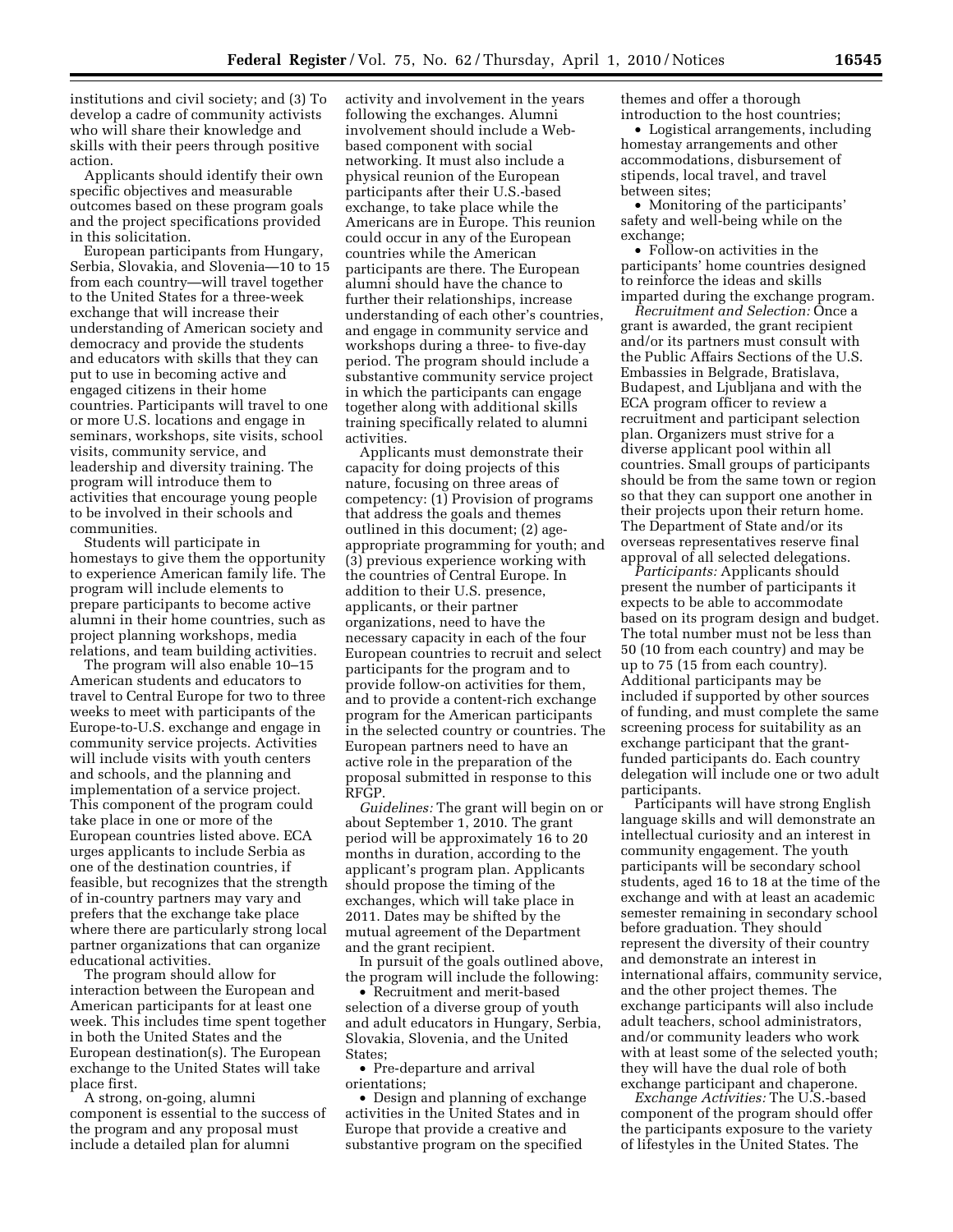exchange should focus primarily on interactive activities, practical experiences, and other hands-on opportunities to learn about the fundamentals of a civil society, community service, tolerance and respect for diversity, and building leadership skills. Suggestions for activities include simulations, volunteer service projects, and leadership training exercises. Homestays with local families must be arranged for a majority of the exchange period. Cultural and recreational activities will balance the schedule.

Since the group will be large, applicants must present a plan for breaking up the delegation into smaller groups for more manageable logistics and for more individualized attention for the participants. Applicants are granted flexibility in how they choose to address this, which may include splitting the group among different communities or within a community. It is also acceptable to conduct two separate exchanges, each for 20–30 participants, but each must be a mixed group from all four European countries.

The European-based exchange component should take place in one or more of the European partner countries, with a preference for Serbia as one of the destinations if local capacity permits. The program should focus on interactive activities, practical experiences, and other hands-on opportunities to learn about Central Europe, community service, and leadership skills. This exchange will also feature homestays and cultural activities.

Applicants are urged to present creative plans for activities that will foster interaction between the American and European delegations, as well as other peers in the host country.

Given the youth of the participants, the grant recipient will be required to provide proper staff supervision and facilitation to ensure that the European and American teenagers have safe and pedagogically robust programs while visiting the other countries. Staff, along with the adult participants, will need to assist the students with cultural adjustments, to provide societal context to enhance learning, and to counsel students as needed. Applicants should describe their plans to meet these requirements in their proposals.

*Follow-on Activities:* In addition to the reunion described above, the grant recipient is required to offer follow-on activities for the exchange alumni, particularly in facilitating continued engagement among the participants, advising and supporting them in the implementation of their community

service projects, and offering opportunities to reinforce the lessons and themes of the exchange. Applicants should present creative and effective ways to address the project themes, for both program participants and their peers, as a means to amplify the program impact. Follow-up visits with alumni by project staff or trainers are recommended.

In the long-term, a strong multi-year alumni component is a key element of this program. Applicants should present plans to encourage on-going contact and activity among participants even beyond the life of the grant.

Proposals must demonstrate how the stated objectives will be met. The proposal narrative should provide detailed information on the major program activities, and applicants should explain and justify their programmatic choices. Programs must comply with J–1 visa regulations. Please be sure to refer to the complete Solicitation Package—this RFGP, the Project Objectives, Goals, and Implementation (POGI), and the Proposal Submission Instructions (PSI)—for further information.

# **II. Award Information**

*Type of Award:* Grant Agreement. *Fiscal Year Funds:* 2010. *Approximate Total Funding:* 

\$500,000.

*Approximate Number of Awards:*  One.

*Anticipated Award Date:* September 1, 2010.

*Anticipated Project Completion Date:*  16–20 months after start date, to be specified by applicant based on project plan.

*Additional Information:* Pending successful implementation of the project and the availability of funds in subsequent fiscal years, ECA reserves the right to renew grants for up to two additional fiscal years before openly competing grants under this program again.

#### **III. Eligibility Information**

## *III.1. Eligible Applicants*

Applications may be submitted by public and private non-profit organizations meeting the provisions described in Internal Revenue Code section 26 U.S.C. 501(c)(3).

## *III.2.*

*Cost Sharing or Matching Funds:*  There is no minimum or maximum percentage required for this competition. However, the Bureau encourages applicants to provide maximum levels of cost sharing and funding in support of its programs.

When cost sharing is offered, it is understood and agreed that the applicant must provide the amount of cost sharing as stipulated in its proposal and later included in an approved agreement. Cost sharing may be in the form of allowable direct or indirect costs. For accountability, you must maintain written records to support all costs which are claimed as your contribution, as well as costs to be paid by the Federal government. Such records are subject to audit. The basis for determining the value of cash and in-kind contributions must be in accordance with OMB Circular A–110, (Revised), Subpart C.23—Cost Sharing and Matching. In the event you do not provide the minimum amount of cost sharing as stipulated in the approved budget, ECA's contribution will be reduced in like proportion.

## *III.3. Other Eligibility Requirements*

Bureau grant guidelines require that organizations with less than four years experience in conducting international exchanges be limited to \$60,000 in Bureau funding. ECA anticipates making one award, in an amount up to \$500,000 to support the program and administrative costs required to implement this exchange program. Therefore, organizations with less than four years experience in conducting international exchanges are ineligible to apply under this competition. The Bureau encourages applicants to provide maximum levels of cost sharing and funding in support of its programs.

# **IV. Application and Submission Information**

**Note:** Please read the complete announcement before sending inquiries or submitting proposals. Once the RFGP deadline has passed, Bureau staff may not discuss this competition with applicants until the proposal review process has been completed.

# *IV.1. Contact Information to Request an Application Package*

Please contact the Youth Programs Division, ECA/PE/C/PY, SA–5, 3rd Floor, U.S. Department of State, Washington, DC 20522–0503, Tel (202) 632–6072, E-mail *BookbinderJB@state.gov* to request a Solicitation Package. Please refer to the Funding Opportunity Number ECA/PE/ C/PY–10–42 when making your request. Alternatively, an electronic application package may be obtained from grants.gov. *Please see* section IV.3f for further information.

The Solicitation Package contains the Proposal Submission Instruction (PSI) document which consists of required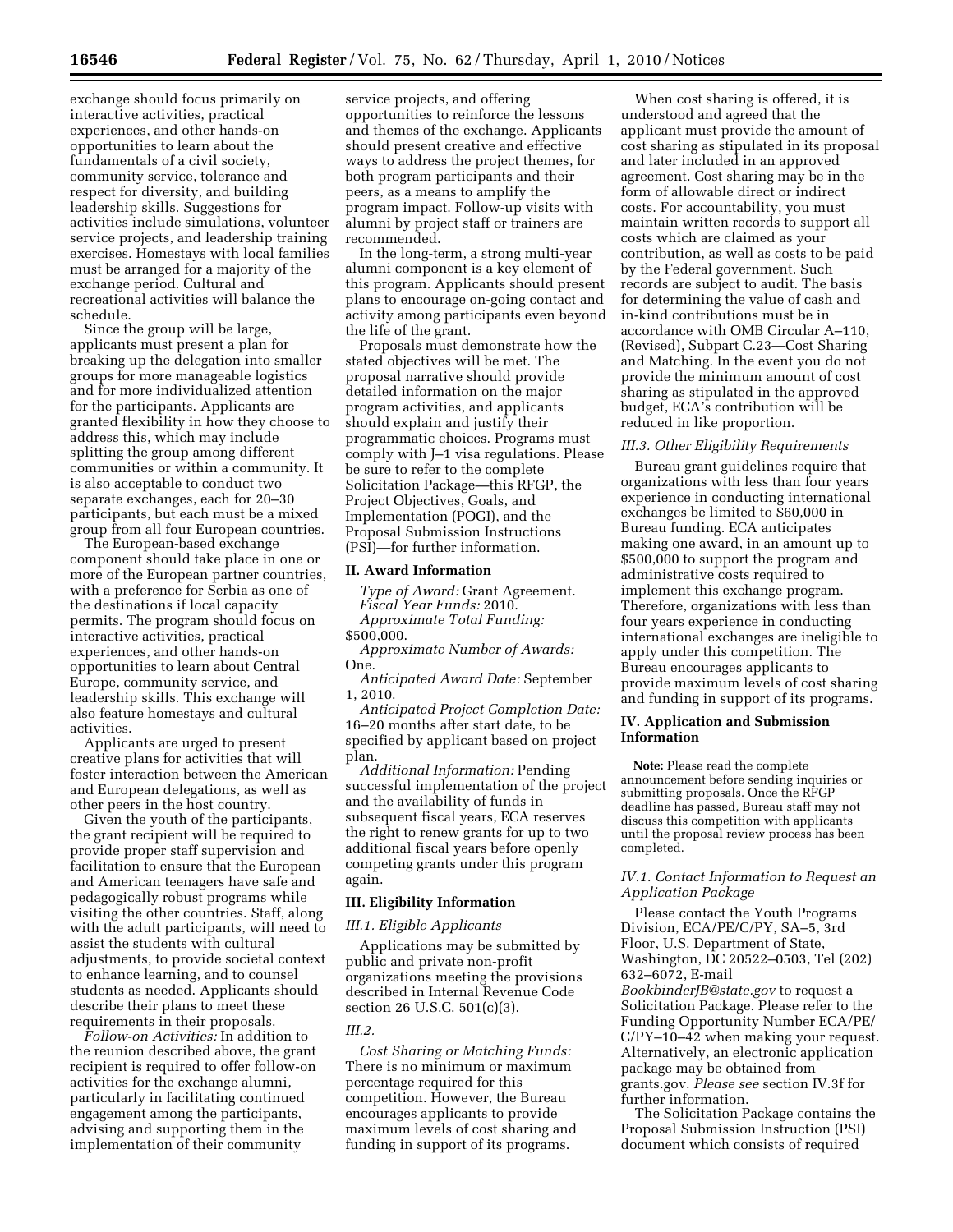application forms, and standard guidelines for proposal preparation. It also contains the Project Objectives, Goals and Implementation (POGI) document, which provides specific information, award criteria and budget instructions tailored to this competition.

Please specify Bureau Program Officer Carolyn Lantz and refer to the Funding Opportunity Number ECA/PE/C/PY–10– 42 on all other inquiries and correspondence.

# *IV.2. To Download a Solicitation Package Via Internet*

The entire Solicitation Package may be downloaded from the Bureau's Web site at *http://exchanges.state.gov/grants/ open2.html,* or from the Grants.gov Web site at *http://www.grants.gov*.

Please read all information before downloading.

#### *IV.3. Content and Form of Submission*

Applicants must follow all instructions in the Solicitation Package. The application should be submitted per the instructions under IV.3f. "Application Deadline and Methods of Submission'' section below.

#### IV.3a.

You are required to have a Dun and Bradstreet Data Universal Numbering System (DUNS) number to apply for a grant or cooperative agreement from the U.S. Government. This number is a nine-digit identification number, which uniquely identifies business entities. Obtaining a DUNS number is easy and there is no charge. To obtain a DUNS number, access *http:// www.dunandbradstreet.com* or call 1– 866–705–5711. Please ensure that your DUNS number is included in the appropriate box of the SF–424 which is part of the formal application package.

### IV.3b.

All proposals must contain an executive summary, proposal narrative and budget.

*Please Refer to the Solicitation Package.* It contains the mandatory Proposal Submission Instructions (PSI) document and the Project Objectives, Goals and Implementation (POGI) document for additional formatting and technical requirements.

# IV.3c.

You must have nonprofit status with the IRS at the time of application. **Please note:** Effective January 7, 2009, all applicants for ECA Federal assistance awards must include in their application the names of directors and/ or senior executives (current officers, trustees, and key employees, regardless

of amount of compensation). In fulfilling this requirement, applicants must submit information in one of the following ways:

(1) Those who file Internal Revenue Service Form 990, "Return of Organization Exempt From Income Tax,'' must include a copy of relevant portions of this form.

(2) Those who do not file IRS Form 990 must submit information above in the format of their choice.

In addition to final program reporting requirements, award recipients will also be required to submit a one-page document, derived from their program reports, listing and describing their grant activities. For award recipients, the names of directors and/or senior executives (current officers, trustees, and key employees), as well as the onepage description of grant activities, will be transmitted by the State Department to OMB, along with other information required by the Federal Funding Accountability and Transparency Act (FFATA), and will be made available to the public by the Office of Management and Budget on its USASpending.gov Web site as part of ECA's FFATA reporting requirements.

If your organization is a private nonprofit which has not received a grant or cooperative agreement from ECA in the past three years, or if your organization received nonprofit status from the IRS within the past four years, you must submit the necessary documentation to verify nonprofit status as directed in the PSI document. Failure to do so will cause your proposal to be declared technically ineligible.

#### IV.3d.

Please take into consideration the following information when preparing your proposal narrative:

IV.3d.1. Adherence to All Regulations Governing the J Visa

The Office of Citizen Exchanges of the Bureau of Educational and Cultural Affairs is the official program sponsor of the exchange program covered by this RFGP, and an employee of the Bureau will be the "Responsible Officer" for the program under the terms of 22 CFR 62, which covers the administration of the Exchange Visitor Program (J visa program). Under the terms of 22 CFR 62, organizations receiving awards (either a grant or cooperative agreement) under this RFGP will be third parties ''cooperating with or assisting the sponsor in the conduct of the sponsor's program.'' The actions of recipient organizations shall be ''imputed to the sponsor in evaluating the sponsor's compliance with'' 22 CFR 62. Therefore,

the Bureau expects that any organization receiving an award under this competition will render all assistance necessary to enable the Bureau to fully comply with 22 CFR 62 *et seq.* 

The Bureau of Educational and Cultural Affairs places critically important emphases on the secure and proper administration of Exchange Visitor (J visa) Programs and adherence by recipient organizations and program participants to all regulations governing the J visa program status. Therefore, proposals should *explicitly state in writing* that the applicant is prepared to assist the Bureau in meeting all requirements governing the administration of Exchange Visitor Programs as set forth in 22 CFR 62. If your organization has experience as a designated Exchange Visitor Program Sponsor, the applicant should discuss their record of compliance with 22 CFR 62 et. seq., including the oversight of their Responsible Officers and Alternate Responsible Officers, screening and selection of program participants, provision of pre-arrival information and orientation to participants, monitoring of participants, proper maintenance and security of forms, record-keeping, reporting and other requirements.

The Office of Citizen Exchanges of ECA will be responsible for issuing DS– 2019 forms to participants in this program.

A copy of the complete regulations governing the administration of Exchange Visitor (J) programs is available at *http://exchanges.state.gov*  or from: Office of Designation, ECA/EC/ D, SA–5, Floor C2, Department of State, Washington, DC 20522–0582.

# IV.3d.2. Diversity, Freedom and Democracy Guidelines

Pursuant to the Bureau's authorizing legislation, programs must maintain a non-political character and should be balanced and representative of the diversity of American political, social, and cultural life. "Diversity" should be interpreted in the broadest sense and encompass differences including, but not limited to ethnicity, race, gender, religion, geographic location, socioeconomic status, and disabilities. Applicants are strongly encouraged to adhere to the advancement of this principle both in program administration and in program content. Please refer to the review criteria under the 'Support for Diversity' section for specific suggestions on incorporating diversity into your proposal. Public Law 104–319 provides that ''in carrying out programs of educational and cultural exchange in countries whose people do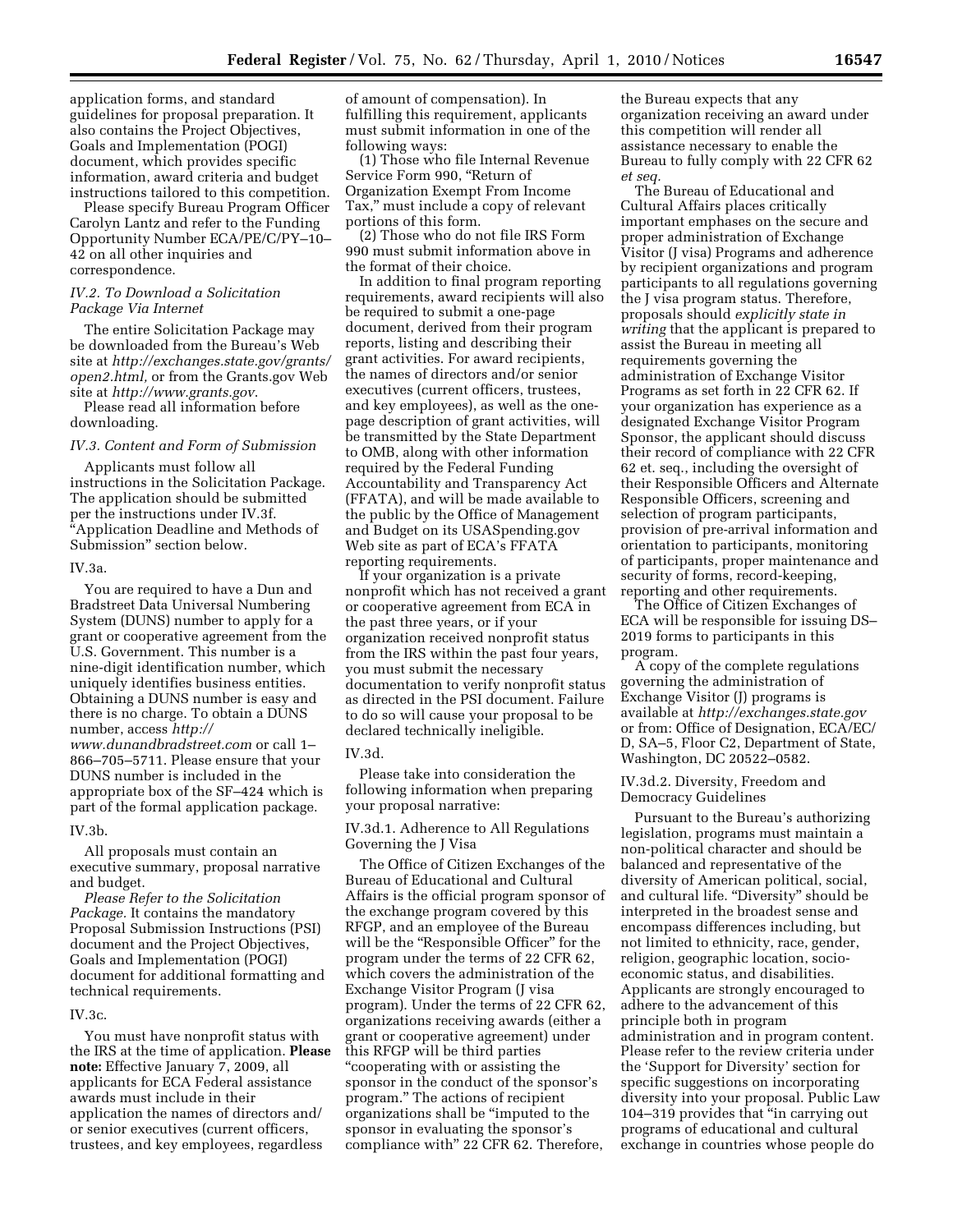not fully enjoy freedom and democracy,'' the Bureau ''shall take appropriate steps to provide opportunities for participation in such programs to human rights and democracy leaders of such countries.'' Public Law 106–113 requires that the governments of the countries described above do not have inappropriate influence in the selection process. Proposals should reflect advancement of these goals in their program contents, to the full extent deemed feasible.

# IV.3d.3. Program Monitoring and Evaluation

Proposals must include a plan to monitor and evaluate the project's success, both as the activities unfold and at the end of the program. The Bureau recommends that your proposal include a draft survey questionnaire or other technique plus a description of a methodology to use to link outcomes to original project objectives. The Bureau expects that the recipient organization will track participants or partners and be able to respond to key evaluation questions, including satisfaction with the program, learning as a result of the program, changes in behavior as a result of the program, and effects of the program on institutions (institutions in which participants work or partner institutions). The evaluation plan should include indicators that measure gains in mutual understanding as well as substantive knowledge.

Successful monitoring and evaluation depend heavily on setting clear goals and outcomes at the outset of a program. Your evaluation plan should include a description of your project's objectives, your anticipated project outcomes, and how and when you intend to measure these outcomes (performance indicators). The more that outcomes are ''smart'' (specific, measurable, attainable, results-oriented, and placed in a reasonable time frame), the easier it will be to conduct the evaluation. You should also show how your project objectives link to the goals of the program described in this RFGP.

Your monitoring and evaluation plan should clearly distinguish between program *outputs* and *outcomes. Outputs*  are products and services delivered, often stated as an amount. Output information is important to show the scope or size of project activities, but it cannot substitute for information about progress towards outcomes or the results achieved. Examples of outputs include the number of people trained or the number of seminars conducted. *Outcomes,* in contrast, represent specific results a project is intended to achieve and is usually measured as an

extent of change. Findings on outputs and outcomes should both be reported, but the focus should be on outcomes.

We encourage you to assess the following four levels of outcomes, as they relate to the program goals set out in the RFGP (listed here in increasing order of importance):

1. Participant satisfaction with the program and exchange experience.

2. Participant learning, such as increased knowledge, aptitude, skills, and changed understanding and attitude. Learning includes both substantive (subject-specific) learning and mutual understanding.

3. Participant behavior, including concrete actions taken to apply knowledge in work or community; greater participation and responsibility in civic organizations; interpretation and explanation of experiences and new knowledge gained; continued contacts between participants, community members, and others.

4. Institutional changes, such as increased collaboration and partnerships, policy reforms, new programming, and organizational improvements.

**Please note:** Consideration should be given to the appropriate timing of data collection for each level of outcome. For example, satisfaction is usually captured as a shortterm outcome, whereas behavior and institutional changes are normally considered longer-term outcomes.

Overall, the quality of your monitoring and evaluation plan will be judged on how well it (1) specifies intended outcomes; (2) gives clear descriptions of how each outcome will be measured; (3) identifies when particular outcomes will be measured; and (4) provides a clear description of the data collection strategies for each outcome (*i.e.,* surveys, interviews, or focus groups). (*Please note* that evaluation plans that deal only with the first level of outcomes [satisfaction] will be deemed less competitive under the present evaluation criteria.)

Recipient organizations will be required to provide reports analyzing their evaluation findings to the Bureau in their regular program reports. All data collected, including survey responses and contact information, must be maintained for a minimum of three years and provided to the Bureau upon request.

#### IV.3e.

Please take the following information into consideration when preparing your budget:

IV.3e.1.

Applicants must submit SF–424A— ''Budget Information—Non-Construction Programs'' along with a comprehensive budget for the entire program. Budget requests may not exceed \$275,000. There must be a summary budget as well as breakdowns reflecting both administrative and program budgets. Applicants may provide separate sub-budgets for each program component, phase, location, or activity to provide clarification. Please refer to the Solicitation Package for complete budget guidelines and formatting instructions.

### IV.3f.

Application Deadline and Methods of Submission

*Application Deadline Date:* 

Wednesday, May 19, 2010. *Reference Number:* ECA/PE/C/PY– 10–42.

*Methods of Submission:* Applications may be submitted in one of two ways:

(1) In hard-copy, via a nationally recognized overnight delivery service (*i.e.,* Federal Express, UPS, Airborne Express, or U.S. Postal Service Express Overnight Mail, *etc.*), or

(2) electronically through *http:// www.grants.gov.* 

Along with the Project Title, all applicants must enter the above Reference Number in Box 11 on the SF– 424 contained in the mandatory Proposal Submission Instructions (PSI) of the solicitation document.

IV.3f.1. Submitting Printed Applications

Applications must be shipped no later than the above deadline. Delivery services used by applicants must have in-place, centralized shipping identification and tracking systems that may be accessed via the Internet and delivery people who are identifiable by commonly recognized uniforms and delivery vehicles. Proposals shipped on or before the above deadline but received at ECA more than seven days after the deadline will be ineligible for further consideration under this competition. Proposals shipped after the established deadlines are ineligible for consideration under this competition. ECA will *not* notify you upon receipt of application. It is each applicant's responsibility to ensure that each package is marked with a legible tracking number and to monitor/confirm delivery to ECA via the Internet. Delivery of proposal packages *may not*  be made via local courier service or in person for this competition. Faxed documents will not be accepted at any time. Only proposals submitted as stated above will be considered.

**Important note:** When preparing your submission please make sure to include one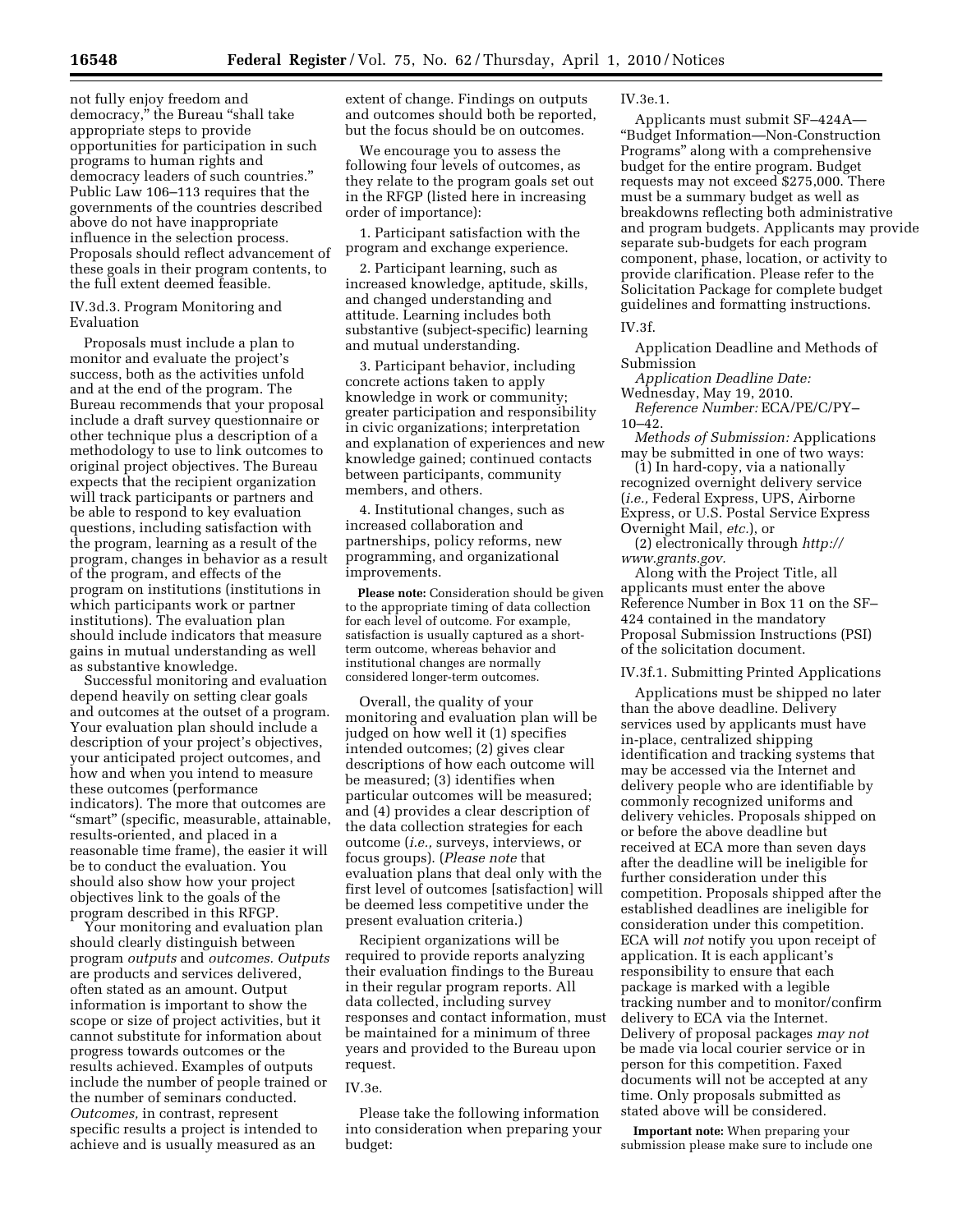extra copy of the completed SF–424 form and place it in an envelope addressed to ''ECA/ EX/PM''.

The original and six copies of the application should be sent to:

Program Management Division, ECA– IIP/EX/PM, Ref.: ECA/PE/C/PY–10–42, SA–5, Floor 4, Department of State, 2200 C Street, NW., Washington, DC 20522–0504.

With the submission of the proposal package, please also e-mail the Executive Summary, Proposal Narrative, and Budget sections of the proposal, as well as any attachments essential to understanding the program, in Microsoft Word, Excel, and/or PDF, to the program officer at *LantzCS@state.gov.*  The Bureau will provide these files electronically to the Public Affairs Sections at the relevant U.S. Embassies for their review.

IV.3f.2. Submitting Electronic Applications

Applicants have the option of submitting proposals electronically through Grants.gov (*http:// www.grants.gov*). Complete solicitation packages are available at Grants.gov in the "Find" portion of the system.

**Please Note:** ECA bears no responsibility for applicant timeliness of submission or data errors resulting from transmission or conversion processes for proposals submitted via Grants.gov.

Please follow the instructions available in the 'Get Started' portion of the site (*http://www.grants.gov/ GetStarted*).

Several of the steps in the Grants.gov registration process could take several weeks. Therefore, applicants should check with appropriate staff within their organizations immediately after reviewing this RFGP to confirm or determine their registration status with Grants.gov.

Once registered, the amount of time it can take to upload an application will vary depending on a variety of factors including the size of the application and the speed of your Internet connection. In addition, validation of an electronic submission via Grants.gov can take up to two business days.

Therefore, we strongly recommend that you not wait until the application deadline to begin the submission process through Grants.gov.

The Grants.gov Web site includes extensive information on all phases/ aspects of the Grants.gov process, including an extensive section on frequently asked questions, located under the "For Applicants" section of the Web site. ECA strongly recommends that all potential applicants review

thoroughly the Grants.gov Web site, well in advance of submitting a proposal through the Grants.gov system. ECA bears no responsibility for data errors resulting from transmission or conversion processes.

Direct all questions regarding Grants.gov registration and submission to: Grants.gov Customer Support. *Contact Center Phone:* 800 –518–4726. *Business Hours:* Monday–Friday, 7 a.m.–9 p.m. Eastern Time. *E-mail: support@grants.gov.* 

Applicants have until midnight (12 a.m.), Washington, DC time of the closing date to ensure that their entire application has been uploaded to the Grants.gov site. There are no exceptions to the above deadline. Applications uploaded to the site after midnight of the application deadline date will be automatically rejected by the grants.gov system, and will be technically ineligible.

Please refer to the Grants.gov Web site, for definitions of various "application statuses" and the difference between a submission receipt and a submission validation. Applicants will receive a validation e-mail from grants.gov upon the successful submission of an application. Again, validation of an electronic submission via Grants.gov can take up to two business days. Therefore, we strongly recommend that you not wait until the application deadline to begin the submission process through Grants.gov. ECA will *not* notify you upon receipt of electronic applications.

It is the responsibility of all applicants submitting proposals via the Grants.gov Web portal to ensure that proposals have been received by Grants.gov in their entirety, and ECA bears no responsibility for data errors resulting from transmission or conversion processes.

IV.3g. Intergovernmental Review of Applications

Executive Order 12372 does not apply to this program.

### **V. Application Review Information**

#### *V.1. Review Process*

The Bureau will review all proposals for technical eligibility. Proposals will be deemed ineligible if they do not fully adhere to the guidelines stated herein and in the Solicitation Package. All eligible proposals will be reviewed by the program office, as well as the Public Diplomacy section overseas, where appropriate. Eligible proposals will be subject to compliance with Federal and Bureau regulations and guidelines and forwarded to Bureau grant panels for

advisory review. Proposals may also be reviewed by the Office of the Legal Adviser or by other Department elements. Final funding decisions are at the discretion of the Department of State's Assistant Secretary for Educational and Cultural Affairs. Final technical authority for assistance awards (grants) resides with the Bureau's Grants Officer.

## Review Criteria

Technically eligible applications will be competitively reviewed according to the criteria stated below.

1. *Quality of the program idea:* The proposed program should be well developed, respond to design outlined in the solicitation, and demonstrate originality. It should be clearly and accurately written, substantive, and with sufficient detail. Proposals should exhibit originality, substance, precision, and relevance to the Bureau's mission.

2. *Program planning:* A detailed agenda and work plan should clearly demonstrate how project objectives would be achieved. The agenda and plan should adhere to the program overview and guidelines described above. The substance of workshops, seminars, presentations, school-based activities, and/or site visits should be described in detail. Objectives should be reasonable, feasible, and flexible. The proposal should clearly demonstrate how the organization will meet the program's objectives and plan.

3. *Support of diversity:* The proposal should demonstrate the recipient's commitment to promoting the awareness and understanding of diversity in program content. Applicants should demonstrate readiness to accommodate participants with physical disabilities.

4. *Institutional capacity and track record:* Proposed personnel and institutional resources should be adequate and appropriate to achieve the program goals. The proposal should demonstrate an institutional record, including responsible fiscal management and full compliance with all reporting requirements for past Bureau grants as determined by the Bureau's Office of Contracts. The Bureau will consider the past performance.

5. *Follow-on activities:* Proposals should provide a plan for Bureausupported follow-on activities to help the participants stay connected and to apply and share what they have learned. In addition, applicants should also provide on-going support, both with and without Bureau funding, that ensures that these exchanges are not isolated events.